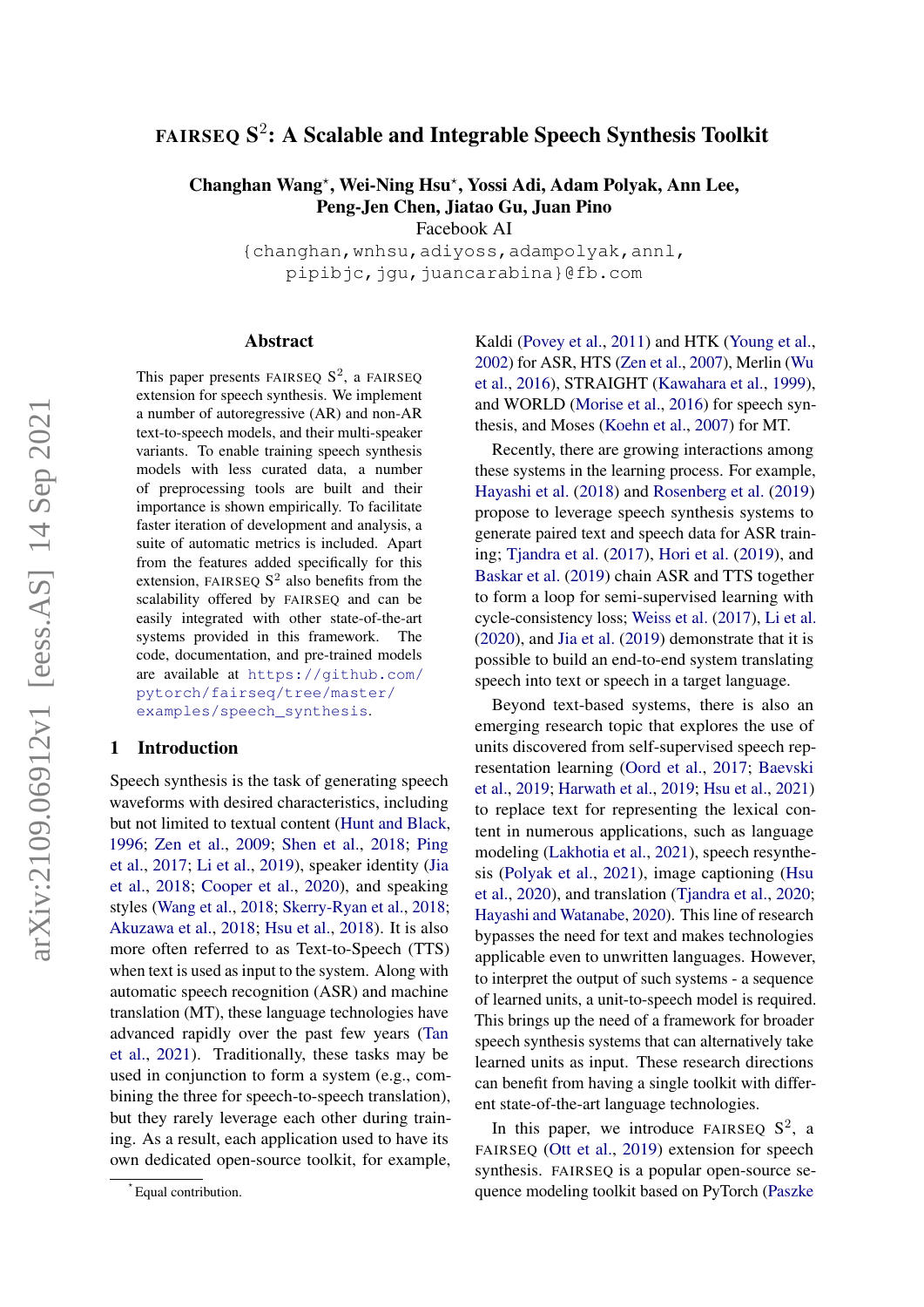[et al.,](#page-8-10) [2019\)](#page-8-10) that allows researchers and developers to train custom models. It offers great support for training large models on large scale data, and provides a number of state-of-the-art models for language technologies. We extend FAIRSEQ to support speech synthesis in this work. In particular, we implement a number of popular text-to-spectrogram models, with interface to both signal processingbased and neural vocoders. Multi-speaker variants of those models are also implemented. While speech synthesis often relies on subjective metrics such as mean opinion scores for benchmarking, we implemented a suite of widely used automatic evaluation metrics to facilitate faster iteration on model development. Last but not least, we support a number of text and audio preprocessing modules, which allow developers to quickly build a new dataset from less curated in-the-wild data for speech synthesis.

The main contribution of this work is threefold. First, we implement a number of state-of-the-art models and provide pre-trained checkpoints and recipes, which can be used by researchers as baselines or as building blocks in applications such as text-to-speech translation. Second, we create pre-processing tools that enable developers to use customized data to build a TTS model, and demonstrate the effectiveness of these tools empirically. Lastly, as part of the FAIRSEQ codebase, this speech synthesis extension allows easy integration with numerous state-of-the-art MT, ASR, ST, LM, and selfsupervised systems already built on FAIRSEQ. We provide an example by building a unit-to-speech system that can be used for text-free research.

The rest of the paper is organized as follows: Section 2 describes the features of FAIRSEQ  $S^2$ . Experiments are presented in Section 3. Related work is discussed in Section 4, and we conclude this work in Section 5.

# 2 Features

Fairseq Models FAIRSEQ provides a collection of MT [\(Ng et al.,](#page-7-12) [2019\)](#page-7-12), ST [\(Wang et al.,](#page-8-11) [2020\)](#page-8-11), unsupervised speech pre-training and ASR [\(Baevski](#page-6-10) [et al.,](#page-6-10) [2020b;](#page-6-10) [Hsu et al.,](#page-6-7) [2021\)](#page-6-7) models that demonstrate state-of-the-art performance on standard benchmarks. They are open-sourced with pretrained checkpoints and can be integrated or extended easily for other tasks.

Speech Synthesis Extension FAIRSEQ  $S^2$  adds state-of-the-art text-to-spectrogram prediction models, Tacotron 2 [\(Shen et al.,](#page-8-0) [2018\)](#page-8-0) and Transformer [\(Li et al.,](#page-7-1) [2019\)](#page-7-1), which are AR with encoderdecoder model architecture. For the latest advancements on fast non-AR modeling, we provide Fast-Speech 2 [\(Ren et al.,](#page-8-12) [2019,](#page-8-12) [2020\)](#page-8-13) as an example. All our models support the multi-speaker setting via pre-trained [\(Jia et al.,](#page-7-2) [2018\)](#page-7-2) or jointly trained speaker embeddings [\(Arik et al.,](#page-6-11) [2017;](#page-6-11) [Chen et al.,](#page-6-12) [2020\)](#page-6-12). Note that the former enables synthesizing speech for speakers unseen during training. For FastSpeech 2, pitch and speed are controllable during inference. For spectrogram-to-waveform conversion (vocoding), FAIRSEQ  $S<sup>2</sup>$  has a built-in Griffin-Lim [\(Griffin and Lim,](#page-6-13) [1984\)](#page-6-13) vocoder for fast model-free generation. It also provides examples for using external model-based vocoders, such as WaveGlow [\(Prenger et al.,](#page-8-14) [2019\)](#page-8-14) and HiFi-GAN [\(Kong et al.,](#page-7-13) [2020\)](#page-7-13).

Speech Preprocessing. Recent advances in neural generative models have demonstrated that neural-based TTS models, can synthesize highquality, natural and intelligible speech. However, such models usually require high-quality, and clean speech data [\(Zhang et al.,](#page-9-5) [2021\)](#page-9-5). In order to enable leveraging noisy data for TTS training, we propose a speech preprocessing pipeline to enhance and filter data. The proposed pipeline is comprised of three main components: i) Background noise removal, ii) Voice Activity Detector (VAD), and iii) Outlier filtering using both Signal-to-Noise Ratio (SNR) and Character Error Rate (CER).

First, a speech enhancement model is applied over input recordings to remove background noise. We used the speech enhancement model proposed by [\(Defossez et al.,](#page-6-14) [2020\)](#page-6-14) where the  $i_{th}$  convolutional layer has  $2^{i-1}$   $*$  64 output channels. As suggested by the authors, we additionally used a dry/wet knob, i.e. the final output is  $dry \cdot x + (1$  $dry) \cdot \hat{y}$ , where x is the noisy input signal and  $\hat{y}$  is the output of the enhancement model. We experiment with  $dry \in \{0.0, 0.01, 0.05, 0.1\}$  and find 0.01 to perform the best.

Next, we apply VAD to remove silence from the denoised utterances, as silence can vary in length significantly which causes increasing uncertainty and therefore degrades TTS performance. Silence regions at the beginning and end of the utterances are completely removed. In case we encounter a silence segment in the middle of the signal in where its length is greater than 300ms we replace it with a 300ms artificially generated silence (since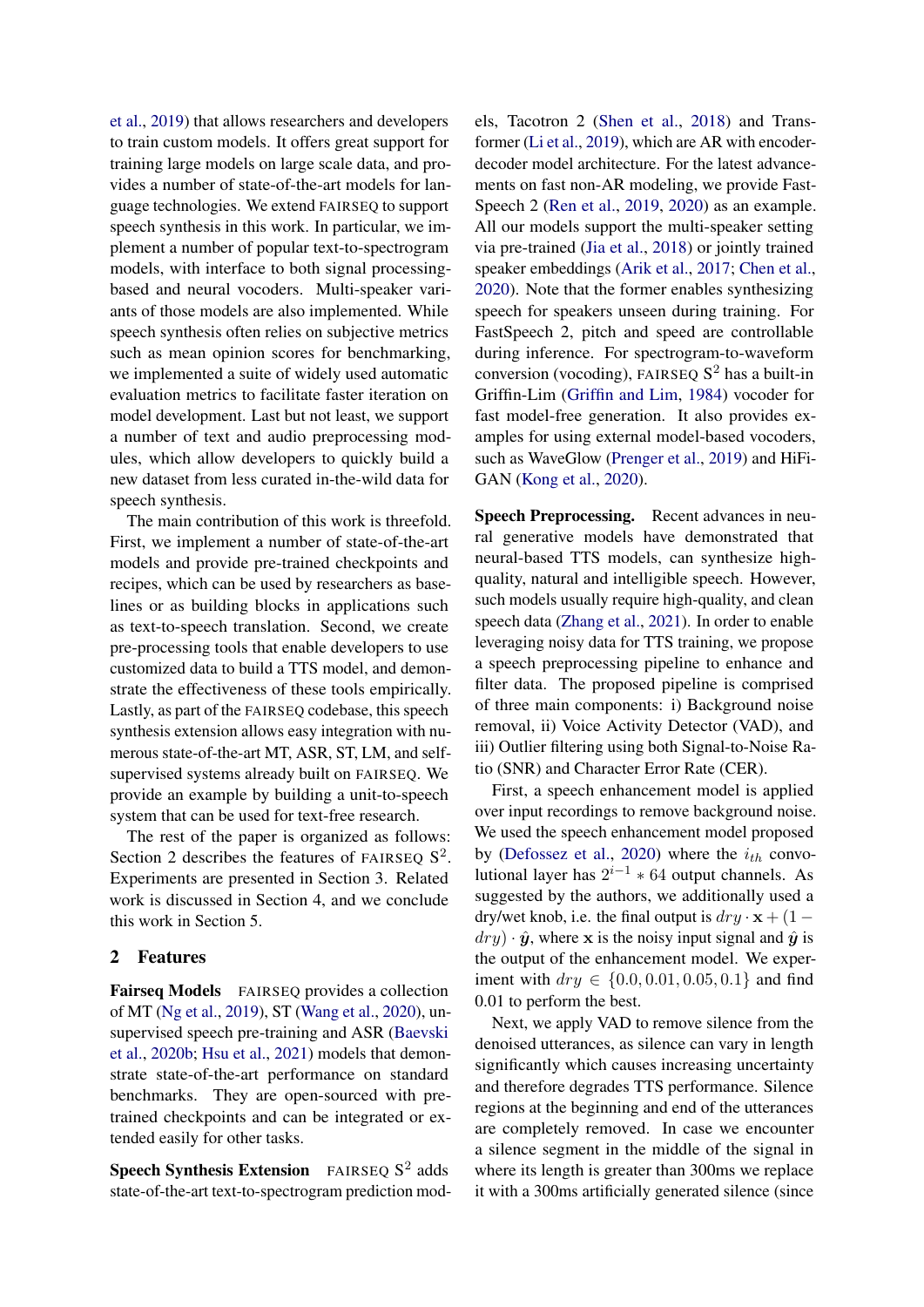completely removing silence regions produces unnatural speech). Silence regions of less than 300ms are left unchanged. We use the open-source implementation of the Google WebRTC VAD [\(Wiseman,](#page-9-6) [2016\)](#page-9-6), of which four aggressiveness levels {0, 1, 2, 3} can be set. A higher aggressiveness level removes more silences but comes at the risk of removing partial speech. The aggressiveness level corresponds to the size of the processing window (a larger processing window will make the VAD work at a coarser level and remove silence frames more aggressively).

Lastly, we notice that in extremely noisy recordings (SNR close to zero), the generated denoised samples are often not intelligible enough to train a TTS or contain distortion artifacts. In addition, when setting the VAD aggressiveness level high, speech may be truncated along with silence. To remedy this, we proposed two outliers filtering methods. The first approach is based on SNR estimation. We approximate the noise by subtracting the output of the enhancement model from the input-noisy speech, then we compute the SNR between the two. The second approach is based on applying an Automatic Speech Recognition (ASR) over the denoised speech and compute the CER against the target transcription.

Computation FAIRSEQ is implemented in Py-Torch [\(Paszke et al.,](#page-8-10) [2019\)](#page-8-10) and provides efficient batching, gradient accumulation, mixed precision training [\(Micikevicius et al.,](#page-7-14) [2017\)](#page-7-14), model parallelism, multi-GPU as well as multi-machine training for computational efficiency on large-scale experiments and enabling training gigantic models.

Quantitative Metrics We provide automatic metrics for fast evaluation in model development. Similarly to [\(Polyak et al.,](#page-8-15) [2020\)](#page-8-15), we report Gross Pitch Error (GPE) [\(Nakatani et al.,](#page-7-15) [2008\)](#page-7-15), Voicing Decision Error (VDE) [\(Nakatani et al.,](#page-7-15) [2008\)](#page-7-15), and F0 Frame Error (FFE) [\(Chu and Alwan,](#page-6-15) [2009\)](#page-6-15) to evaluate F0 reconstructions of the generated speech. We additionally, report Mel Cepstral Distortion (MCD), Mel Spectral Distortion (MSD), and CER to evaluate both the overall similarity to the target speech and content intelligibility [\(Weiss](#page-9-7) [et al.,](#page-9-7) [2021\)](#page-9-7).

(i) GPE GPE is an objective metric which measures the portion of voiced audio frames with a

pitch error of more than 20%.

$$
GPE(\boldsymbol{p}, \hat{\boldsymbol{p}}, \boldsymbol{v}, \hat{\boldsymbol{v}}) = \frac{\sum_{t} \mathbb{1}[|\boldsymbol{p}_t - \hat{\boldsymbol{p}}_t| > 0.2 \cdot \boldsymbol{p}_t] \mathbb{1}[v_t] \mathbb{1}[\hat{v}_t]}{\sum_{t} \mathbb{1}[v_t] \mathbb{1}[v_t']} \quad (1)
$$

where  $p_t$ ,  $p'_t$  are the pitch frames from the target and generated signals,  $v_t$ ,  $\hat{v}_t$  are the voicing decisions from the target and generated signals, and 1 is the indicator function.

(ii) VDE VDE measures the portion of frames with voicing decision error,

$$
\text{VDE}(\boldsymbol{v}, \hat{\boldsymbol{v}}) = \frac{\sum_{t=1}^{T-1} \mathbb{1}[v_t \neq \hat{v}_t]}{T}, \qquad (2)
$$

where  $T$  is the total number of frames.

(iii) FFE Combining GPE and VDE, FFE measures the percentage of frames that contain a deviation of more than 20% in pitch value or have a voicing decision error.

$$
\begin{aligned} \text{FFE}(p, \hat{p}, v, \hat{v}) &= \text{VDE}(v, \hat{v}) \\ &+ \frac{\sum_{t=1}^{T-1} \mathbb{1}[|p_t - \hat{p}_t| > 0.2 \cdot p_t] \mathbb{1}[v_t] \mathbb{1}[\hat{v}_t]}{T} . \end{aligned} \tag{3}
$$

(iv) MCD/MSD These are defined as the root mean squared error of the synthesized speech against the reference speech computed on the 13 dimensional MFCC features for MCD and log-mel spectral features for MSD. Since the reference and the synthesized speech may not be aligned frameby-frame, instead of zero-padding the shorter one and assuming they are frame-wise aligned as done in [Skerry-Ryan et al.](#page-8-3) [\(2018\)](#page-8-3), we follow [Weiss et al.](#page-9-7) [\(2021\)](#page-9-7) and use dynamic time warping [\(Berndt and](#page-6-16) [Clifford,](#page-6-16) [1994\)](#page-6-16) to align the frames from the two sequences. The main difference between these two metrics lies in the features they compute distortion on: MFCC features aim to capture phonetic information while removing speaker information, while log-mel spectral features encode both, and hence MCD addresses phonetic similarity more.

 $(v)$  CER CER is computed between the transcription of the generated audio against the input text using an ASR system publicly available in FAIRSEQ.

Visualization FAIRSEQ integrates Tensorboard<sup>[1](#page-2-0)</sup> for monitoring holistic metrics during model training. It also has VizSeq [\(Wang et al.,](#page-8-16) [2019\)](#page-8-16) integration for offline sequence-level error analysis,

<span id="page-2-0"></span><sup>1</sup>[https://github.com/tensorflow/](https://github.com/tensorflow/tensorboard) [tensorboard](https://github.com/tensorflow/tensorboard)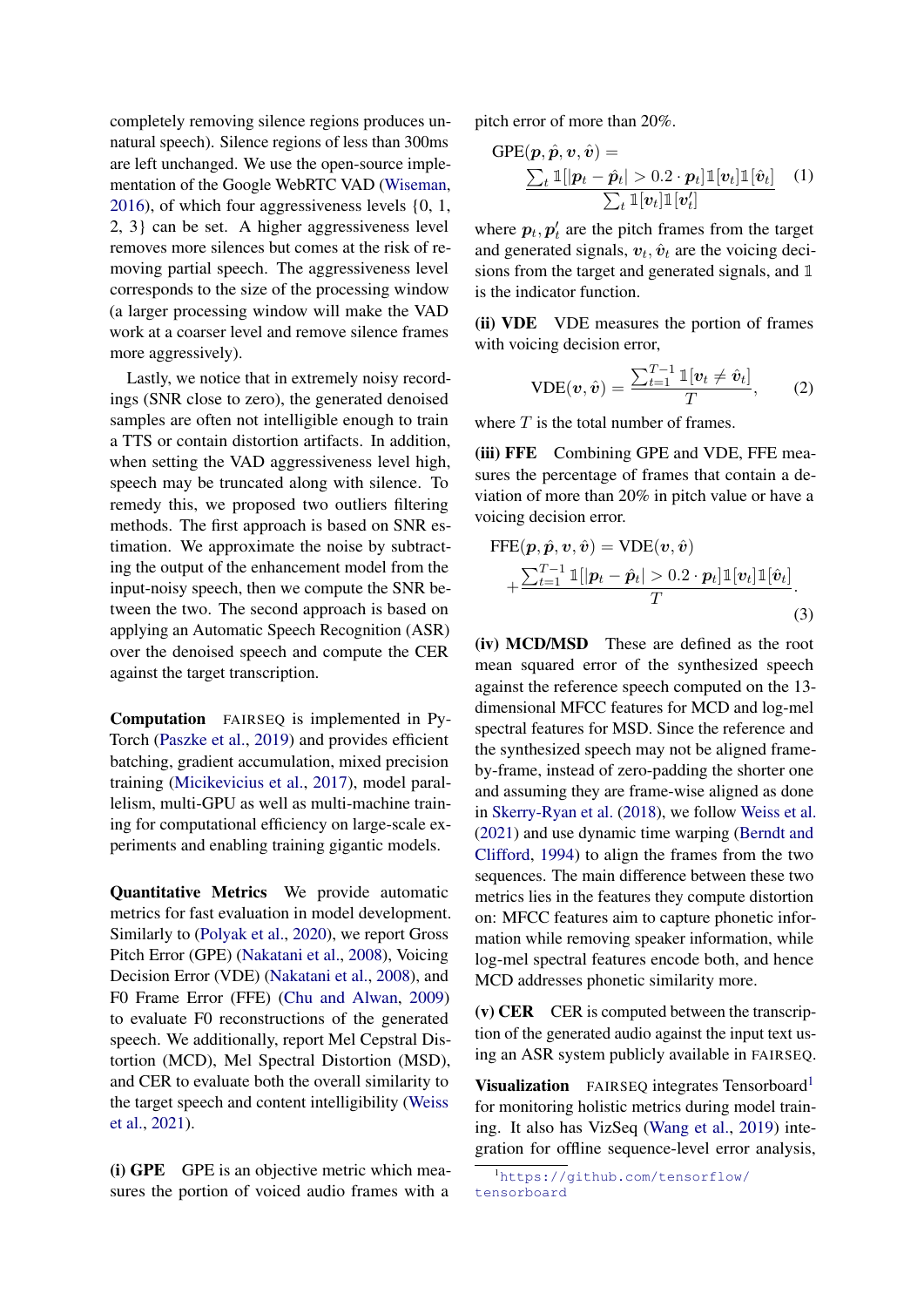<span id="page-3-3"></span>

|                 |      | <b>MCD</b> | CER (S/D/I)       | <b>MOS</b>      |  |
|-----------------|------|------------|-------------------|-----------------|--|
| Orig. Audio     |      |            | 3.3(0.2/0.5/2.5)  | $4.53 \pm 0.05$ |  |
| <b>TFM</b>      | Char | 4.1        | 4.4(0.8/0.8/2.8)  | $4.09 \pm 0.06$ |  |
|                 | g2pE | 3.8        | 5.0(1.1/1.2/2.7)  | $4.18 \pm 0.06$ |  |
|                 | espk | 4.4        | 3.8(0.5/0.6/2.7)  | $4.17 \pm 0.06$ |  |
|                 | Unit | 3.4        | 5.7(1.4/1.3/3.1)  | $4.18 + 0.05$   |  |
| FS <sub>2</sub> | g2pE | 3.8        | 4.9 (1.2/0.9/2.8) | $4.15 \pm 0.09$ |  |
|                 | Unit | 3.4        | 7.6(2.6/1.8/3.2)  | $3.99 \pm 0.05$ |  |

Table 1: Evaluation on LJSpeech. We compare autoregressive model ("TFM") with non-autoregressive model ("FS2"), as well as 3 different types of inputs: characters ("char"), phonemes ("g2pE" and "espk") and HuBERT units ("unit").

where transcript and target/predicted speech are visualized in Jupyter Notebook interface. FAIRSEQ S<sup>2</sup> further adds generated spectrogram and waveform samples to Tensorboard for model debugging.

## 3 Experiments

We evaluate our models in three settings: singlespeaker synthesis, multi-speaker synthesis and multi-speaker synthesis using noisy data.

#### 3.1 Experimental Setup

We use either characters, phonemes or discovered units as input representations. To convert texts into phonemes, we employ g2pE [\(Park,](#page-8-17) [2019\)](#page-8-17) or Phone-mizer [\(Bernard,](#page-6-17) [2015\)](#page-6-17) with espeak-ng<sup>[1](#page-3-0)</sup> backend. We use the Montreal Forced Aligner [\(McAuliffe](#page-7-16) [et al.,](#page-7-16) [2017\)](#page-7-16) to obtain phonemes with frame durations for FastSpeech 2 training, which is based on the same pronunciation dictionary (CMUdict) as g2pE. For discovered units, we extract framelevel units using a Base HuBERT model trained on LibriSpeech<sup>[1](#page-3-1)</sup> and collapse consecutive units of the same kind. We use the run length of identical units before collapsing as target duration for FastSpeech 2 training. We use a reduction factor (number of frames each decoder step predicts) of 4 for Transformer and 1 for FastSpeech 2 by default.

We resample audios to 22,050Hz and extract log-Mel spectrogram with FFT size 1024, window length 1024 and hop length 256. We optionally preprocess audios to improve model training: denoising ("DN"), level-2 or level-3 VAD ("VAD-2" or "VAD-3"), filtering by SNR > 15 and CER  $< 10\%$ 

<span id="page-3-1"></span><sup>1</sup>[https://dl.fbaipublicfiles.com/](https://dl.fbaipublicfiles.com/hubert/hubert_base_ls960.pt) [hubert/hubert\\_base\\_ls960.pt](https://dl.fbaipublicfiles.com/hubert/hubert_base_ls960.pt)

<span id="page-3-4"></span>

| Audio Preprocessing | Hours | $CER$ (dev) |
|---------------------|-------|-------------|
| Raw                 | 44    | 0.8         |
| $DN+VAD-1$          | 33    | 1.0         |
| $DN+VAD-2$          | 32    | 1.2.        |
| $DN+VAD-3$          | 26    | 6.8         |
| $DN+VAD-3 + FLT$    | 20    | 1.6         |

Table 2: Audio preprocessing settings on VCTK. FLT removes samples with CER  $> 10\%$ .

## ("FLT") and volume normalization ("VN").

We use MCD and CER for automatic evaluation. MCD is computed on Griffin-Lim vocoded reference and model output spectrograms. We use vocoded references as opposed to the original ones to eliminate the error introduced by the vocoder and focus the evaluation on spectrogram prediction. HiFiGAN vocoders trained on each dataset are used to generate waveforms for CER evaluation. The large wav2vec 2.0 [\(Baevski et al.,](#page-6-18) [2020a\)](#page-6-18) ASR model, which achieves WERs of 1.8% and 3.3% on Librispeech test-clean and test-other, respectively and is provided in  $FAIRSEQ<sup>1</sup>$  $FAIRSEQ<sup>1</sup>$  $FAIRSEQ<sup>1</sup>$ , is used both for CER filtering and evaluation. GPE, VDE, and FFE are not reported here, because these metrics are more meaningful when prosody modeling is taken into account [\(Polyak et al.,](#page-8-15) [2020;](#page-8-15) [Skerry-Ryan et al.,](#page-8-3) [2018;](#page-8-3) [Wang et al.,](#page-8-2) [2018\)](#page-8-2). For subjective evaluation, we conduct a Mean Opinion Score (MOS) test using the CrowdMOS package [\(Ribeiro et al.,](#page-8-18) [2011\)](#page-8-18) using the recommended recipes for detecting and discarding inaccurate scores. We randomly sample 100 speech utterances from the test set and collect manual scores using a crowd sourcing framework. The same samples are used across all tested methods. Each sample is rated by at least 10 raters on a scale from 1 to 5 with 1.0 point increments. Overall, scores for each tested method are averaged across more than 1000 manual annotations. We report both average MOS scores together with a 95% confidence interval (CI95).

#### 3.2 Single-Speaker Synthesis on LJSpeech

LJSpeech [\(Ito and Johnson,](#page-7-17) [2017\)](#page-7-17) is a singlespeaker TTS corpus with 13,100 English speech samples (around 24 hours) from audiobooks. We follow the setting in [Ren et al.](#page-8-13) [\(2020\)](#page-8-13) to use 349 samples (with document title LJ003) for validation, 523 samples (with document title LJ001 and LJ002) for testing and the rest for training.

<span id="page-3-0"></span><sup>1</sup>[https://github.com/espeak-ng/](https://github.com/espeak-ng/espeak-ng) [espeak-ng](https://github.com/espeak-ng/espeak-ng)

<span id="page-3-2"></span><sup>1</sup>[https://dl.fbaipublicfiles.com/](https://dl.fbaipublicfiles.com/fairseq/wav2vec/wav2vec_vox_960h_pl.pt) [fairseq/wav2vec/wav2vec\\_vox\\_960h\\_pl.pt](https://dl.fbaipublicfiles.com/fairseq/wav2vec/wav2vec_vox_960h_pl.pt)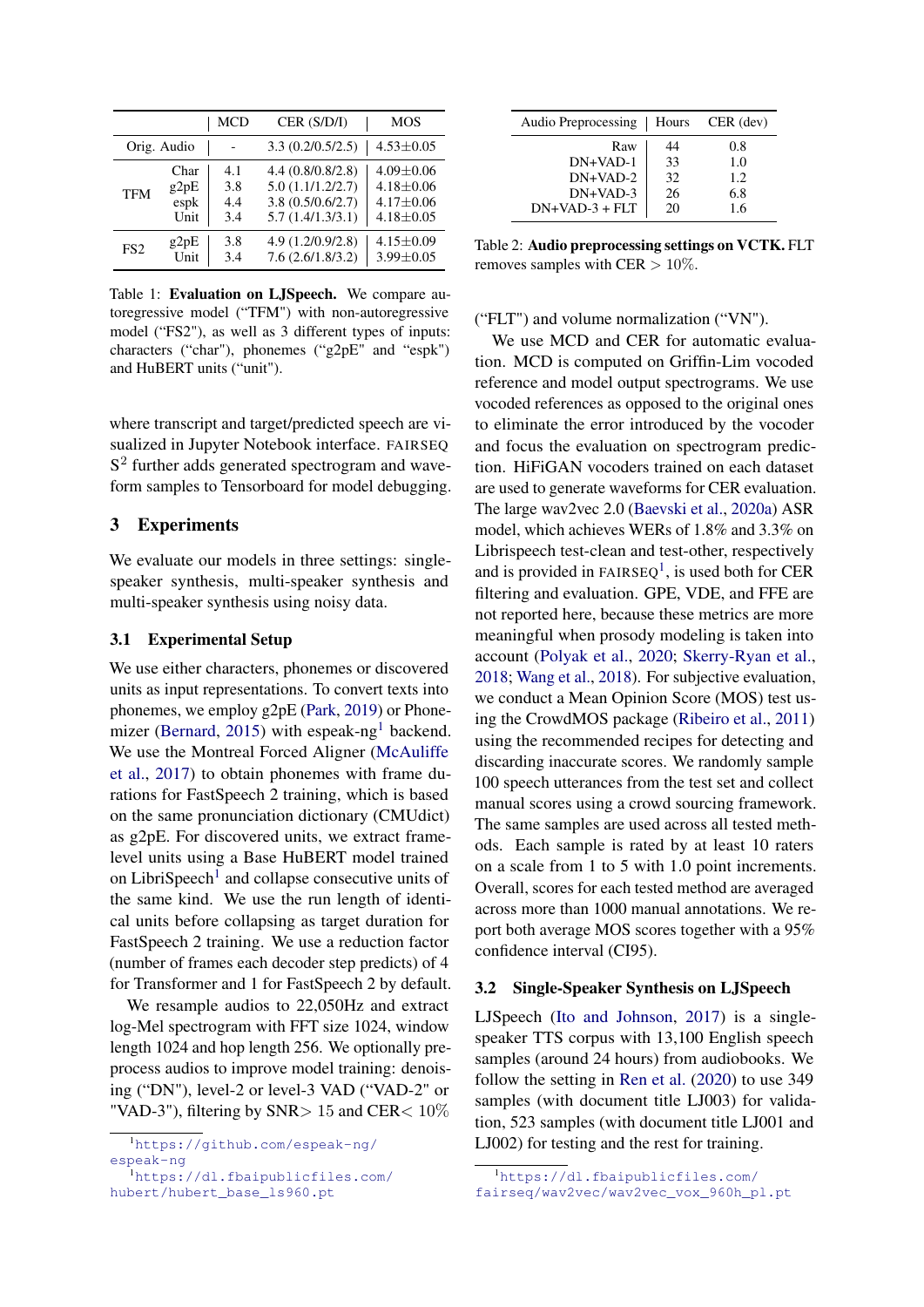<span id="page-4-1"></span>

| Audio      | Spk. | Red.   | MCD        | CER          | <b>MOS</b>                       |
|------------|------|--------|------------|--------------|----------------------------------|
| Original   |      |        |            | 1.8          | $4.27 \pm 0.07$                  |
| Raw        | LUT  | 2<br>4 | 4.9<br>3.3 | 65.2<br>12.1 | $1.77 \pm 0.08$<br>$2.77 + 0.08$ |
| $DN+VAD-3$ | LUT  | 2<br>4 | 3.6<br>3.4 | 9.8<br>6.9   | $3.34 + 0.06$<br>$3.30 + 0.06$   |
| $DN+VAD-3$ | LUT  | 2<br>4 | 3.6<br>3.4 | 9.7<br>6.0   | $3.38 + 0.06$<br>$3.42 + 0.05$   |
| $+$ FI $T$ | Emb  | 2<br>4 | 3.6<br>3.5 | 7.6<br>5.8   | $3.38 + 0.06$<br>$3.25 + 0.08$   |

Table 3: Evaluation on VCTK. We use Transformer with character inputs, and compare 3 audio preprocessing settings and 2 types of speaker embeddings.

<span id="page-4-2"></span>

| Audio               | MCD        | <b>CER</b>  | MOS                              |
|---------------------|------------|-------------|----------------------------------|
| Original            |            | 3.0         | $4.0 \pm 0.06$                   |
| VN<br>$DN+VAD-2+VN$ | 5.5<br>5.6 | 19.6<br>9.8 | $2.97 \pm 0.08$<br>$3.22 + 0.07$ |
| DN+VAD-2+FLT+VN     | 5.6        | 9.2         | $3.17 \pm 0.06$                  |

Table 4: Evaluation on Common Voice English portion (top 200 speakers only). We use Transformer model with phoneme (g2pE) inputs and compare 3 audio preprocessing settings.

On this de-facto standard benchmark, we compare autoregressive model (Transformer, "TFM") with non-autoregressive model (FastSpeech 2, "FS2"), as well as 3 different types of inputs: characters, phonemes (from g2pE or espeak-ng) and HuBERT units. We see from Table [1](#page-3-3) that Fast-Speech 2 performs comparably well to Transformer with phoneme inputs (g2pE), both achieving 4.2 MOS. However, the latter does not require inputoutput alignments for model training and supports more types of inputs—it achieves 4.1 MOS with characters (no need for phonemization), and 4.2 MOS with simpler phonemes (espeaker-ng). The task falls into the re-synthesis setting with unit inputs. We notice that FastSpeech 2 performs worse (4.0 vs. 4.2 on MOS) in this setting, likely due to the finer-grained inputs and its simplified attention mechanism.

## 3.3 Multi-Speaker Synthesis on VCTK

VCTK [\(Veaux et al.,](#page-8-19) [2017\)](#page-8-19) is a multi-speaker English TTS dataset that contains 44 hours of read speech from 109 speakers with various English  $accents<sup>1</sup>$  $accents<sup>1</sup>$  $accents<sup>1</sup>$ . We randomly sample 50 utterances for validation and 100 utterances for testing, and use

the rest for training.

Speech recordings from VCTK include considerable amount of silence as shown in [Figure 1](#page-5-0) (raw); therefore, silence removal is considered a standard preprocessing step for VCTK [\(Jia et al.,](#page-7-2) [2018;](#page-7-2) [Cooper et al.,](#page-6-0) [2020\)](#page-6-0). [Figure 1](#page-5-0) shows silenceremoved spectrograms with three VAD aggressiveness levels. We see that a higher aggressiveness level removes more silence, but may also truncate the speech. The dataset durations after silence removal and filtering with CER  $< 10\%$  are listed in [Table 2,](#page-3-4) along with the validation CER.

We use this dataset to study how audiopreprocessing and speaker representation affect the performance of TTS. We train a transformer TTS model with a reduction factor (i.e. how many frames each decoding step predicts) of 2 or 4 on three sets of audio: raw data (Raw), DN+VAD-3, and DN+VAD-3+FLT. A speaker embedding lookup table (LUT) is used by default. In addition, we train models on DN+VAD-3+FLT with a fixed embedding (Emb) for each speaker inferred from a pre-trained speaker verification model [\(Heigold](#page-6-19) [et al.,](#page-6-19) [2016\)](#page-6-19), which would enable synthesizing the voice of an unseen speaker. Results in Table [3](#page-4-1) show that increasing the reduction factor from 2 to 4 improves the performance consistently. Specifically, we found that without VAD, the model fails to train when using a reduction factor of 2. Finally, we found that using a pre-trained speaker embedder achieves similar performance than using a learnable lookup table, while enabling synthesizing speech for unseen speakers.

# 3.4 Multi-Speaker Synthesis using Noisy Data from Common Voice

Common Voice [\(Ardila et al.,](#page-6-20) [2020\)](#page-6-20) is a multispeaker speech corpus with around 4.2K hours of read speech in 40 languages (version 4). It is crowdsourced from around 78K voice contributors in various accents, age groups and genders. We use its English portion and select data from the top 200 speakers by duration (total 226 hours).

The audio data in this corpus is expectedly noisy given the lack of curated recording environments. We explore if speech processing can counteract the negative factors (background noise, long silence, variable volume across clips, etc.) during recordings and improve model training. Specifically, we examine 3 preprocessing settings with Transformer model and phoneme (g2pE) inputs:

<span id="page-4-0"></span><sup>1</sup>[https://datashare.ed.ac.uk/handle/](https://datashare.ed.ac.uk/handle/10283/3443) [10283/3443](https://datashare.ed.ac.uk/handle/10283/3443)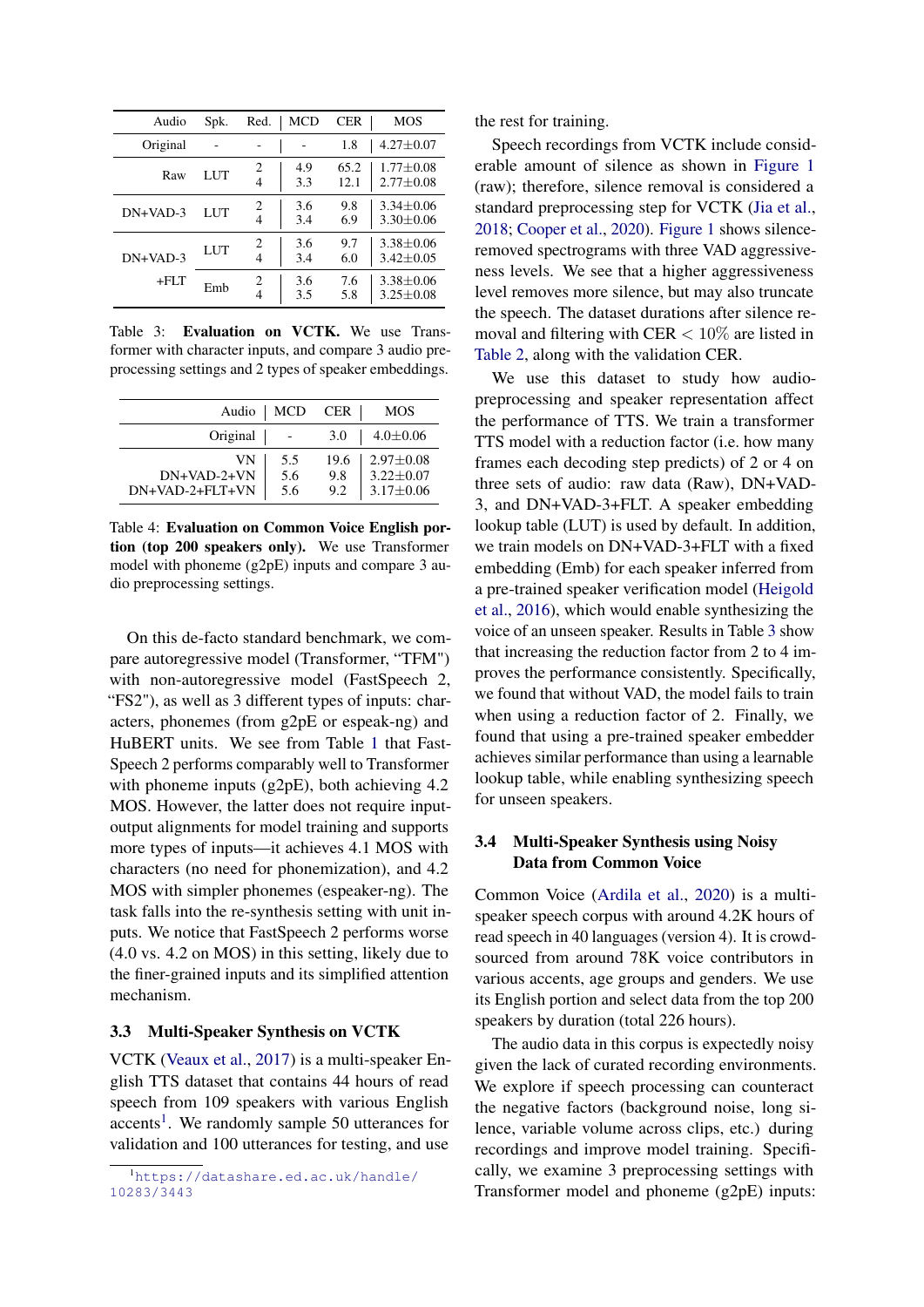<span id="page-5-2"></span>

|                           | Multi-Spk<br><b>TTS</b> | Non-AR<br><b>TTS</b> | ASR | MT. | <b>ST</b> | Speech<br>Pre-training | Audio<br>Preprocess | Auto.<br>Metrics |
|---------------------------|-------------------------|----------------------|-----|-----|-----------|------------------------|---------------------|------------------|
| coqui TTS <sup>1</sup>    |                         |                      |     |     |           |                        |                     |                  |
| OpenSeq2seq <sup>2†</sup> |                         |                      |     |     |           |                        |                     |                  |
| $ESPnet-TTS3$             |                         |                      |     |     |           |                        |                     |                  |
| NeMo <sup>4</sup>         |                         |                      |     |     |           |                        |                     |                  |
| <b>FAIRSEQ</b> $S^2$      |                         |                      |     |     |           |                        |                     |                  |

Table 5: Comparison of FAIRSEQ  $S^2$  with counterpart speech synthesis toolkits (as of June 2021).  $^1$  GitHub: coqui-ai/TTS. <sup>2</sup> [Kuchaiev et al.](#page-7-18) [\(2018a\)](#page-7-18). <sup>3</sup> [Hayashi et al.](#page-6-21) [\(2020\)](#page-6-21). <sup>4</sup> GitHub: NVIDIA/NeMo. † Archived and no longer updated. ‡ Supporting only VAD for audio preprocessing and MCD for automatic metric.

But when he left, the decision was forced upon us

<span id="page-5-0"></span>

Figure 1: A VCTK example. With VAD level 3, the first word "But" is detected as silence and cut off.

VN, DN+VAD-2+VN and DN+VAD-2+FLT+VN. As shown in Table [4,](#page-4-2) the original audio has 0.3/0.5 lower MOS than the LJSpeech/VCTK one, confirming its relatively low recording quality. Noise and silence removal improve synthesis quality significantly by 0.2 MOS (DN+VAD-2+\* vs. VN). Filtering by SNR and CER improves both model fitting (-0.1 MCD) and intelligibility (-1.5 CER) given the removal of difficult training examples.

# 4 Related Work

There are many existing open-source repositories for speech synthesis. The most prominent toolkits for conventional statistical parametric speech synthesis (SPSS) include HMM/DNN-based Speech Synthesis System (HTS) [\(Zen et al.,](#page-9-2) [2007\)](#page-9-2) and Merlin [\(Wu et al.,](#page-9-3) [2016\)](#page-9-3). These rely heavily on feature engineering and use signal processing-based vocoders like STRAIGHT [\(Kawahara et al.,](#page-7-4) [1999\)](#page-7-4) and WORLD [\(Morise et al.,](#page-7-5) [2016\)](#page-7-5) to synthesize waveforms from acoustic features (e.g., fundamental frequency, spectral envelope, and aperiodic information). Recently, end-to-end models that take minimally pre-processed features (characters and mel-spectrograms) have achieved superior performance compared to conventional systems [\(Shen](#page-8-0) [et al.,](#page-8-0) [2018\)](#page-8-0), especially when paired with neural vocoders [\(Prenger et al.,](#page-8-14) [2019;](#page-8-14) [Kong et al.,](#page-7-13) [2020\)](#page-7-13). There are a number of open-source implementa-

tions available on Github<sup>[1](#page-5-1)</sup>, however, these repositories are solely for text-to-speech synthesis, and mostly support one model only.

ESPnet [\(Watanabe et al.,](#page-8-20) [2018;](#page-8-20) [Hayashi et al.,](#page-6-21) [2020\)](#page-6-21), NeMo, and OpenSeq2Seq [\(Kuchaiev et al.,](#page-7-19) [2018b\)](#page-7-19) are the most similar toolkits that also support multiple tasks. As listed in Table [5,](#page-5-2) FAIRSEQ S<sup>2</sup> provides more audio preprocessing tools and automatic metrics for building and evaluating speech synthesis models on custom datasets. As part of FAIRSEQ, it can also be easily integrated with numerous state-of-the-art models already provided in FAIRSEQ for exploring novel ideas. For example, we demonstrate that units discovered from a self-supervised speech pre-training model can be used to build a unit-to-speech system that converts output from systems like unit LM [\(Lakhotia et al.,](#page-7-10) [2021\)](#page-7-10) or image-to-unit [\(Hsu et al.,](#page-6-8) [2020\)](#page-6-8) to speech.

## 5 Conclusion

This paper introduces FAIRSEQ  $S^2$ , a FAIRSEQ extension for speech synthesis. We believe this extension will allow researchers and developers to more easily test novel ideas for language technologies by providing great support for scalability, integrability, and a wealth of tools for curating data as well as automatically evaluating trained systems.

<span id="page-5-1"></span><sup>1</sup> coqui-ai/TTS, Kyubyoung/tacotron, NVIDIA/tacotron2, Rayhane-mamah/Tacotron2, r9y9/deepvoice3\_pytorch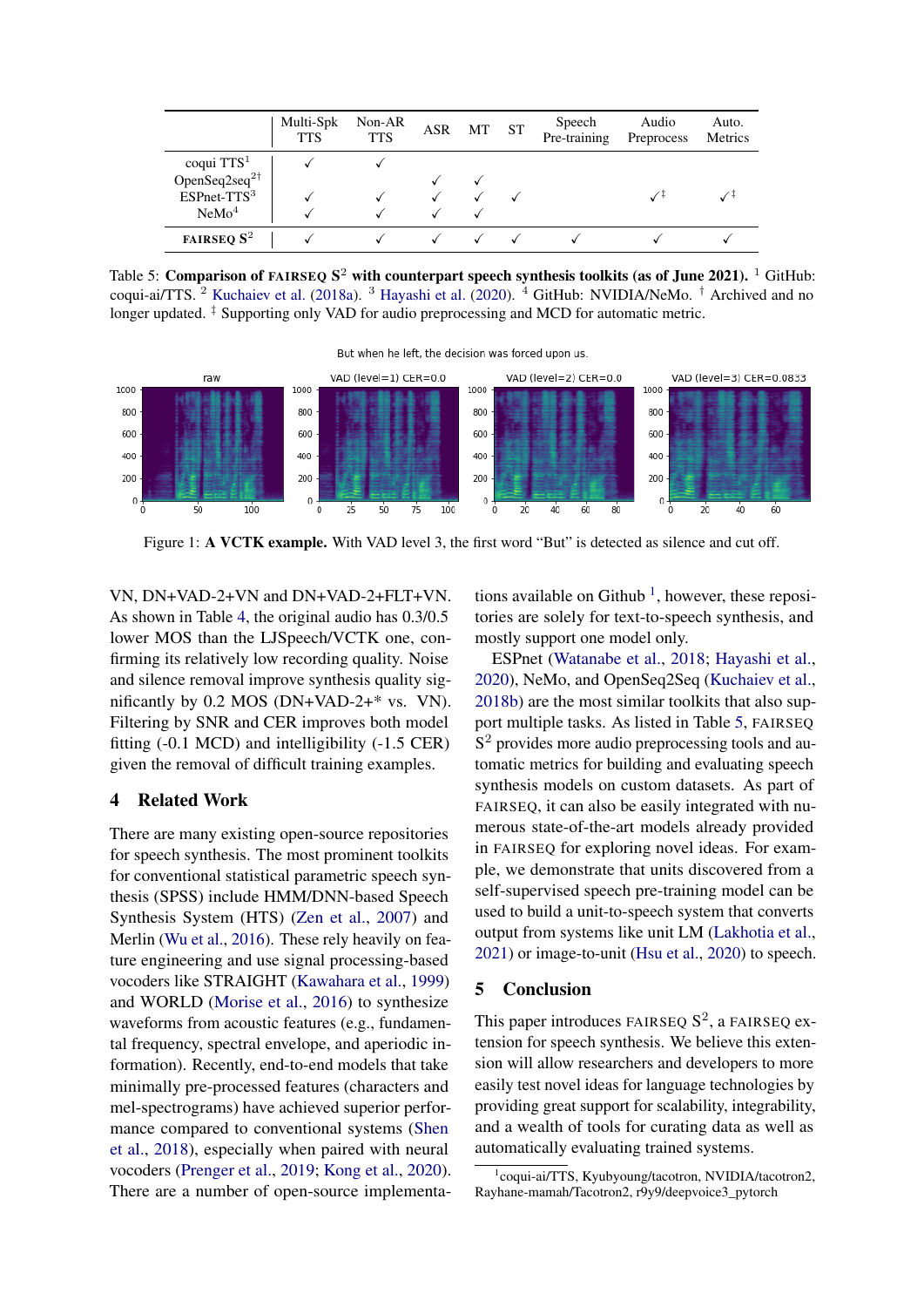## References

- <span id="page-6-1"></span>Kei Akuzawa, Yusuke Iwasawa, and Yutaka Matsuo. 2018. Expressive speech synthesis via modeling expressions with variational autoencoder. *arXiv preprint arXiv:1804.02135*.
- <span id="page-6-20"></span>Rosana Ardila, Megan Branson, Kelly Davis, Michael Kohler, Josh Meyer, Michael Henretty, Reuben Morais, Lindsay Saunders, Francis Tyers, and Gregor Weber. 2020. [Common voice: A massively](https://www.aclweb.org/anthology/2020.lrec-1.520)[multilingual speech corpus.](https://www.aclweb.org/anthology/2020.lrec-1.520) In *Proceedings of the 12th Language Resources and Evaluation Conference*, pages 4218–4222, Marseille, France. European Language Resources Association.
- <span id="page-6-11"></span>Sercan Arik, Gregory Diamos, Andrew Gibiansky, John Miller, Kainan Peng, Wei Ping, Jonathan Raiman, and Yanqi Zhou. 2017. Deep voice 2: Multi-speaker neural text-to-speech. *arXiv preprint arXiv:1705.08947*.
- <span id="page-6-5"></span>Alexei Baevski, Steffen Schneider, and Michael Auli. 2019. vq-wav2vec: Self-supervised learning of discrete speech representations. *arXiv preprint arXiv:1910.05453*.
- <span id="page-6-18"></span>Alexei Baevski, Henry Zhou, Abdelrahman Mohamed, and Michael Auli. 2020a. wav2vec 2.0: A framework for self-supervised learning of speech representations. *arXiv preprint arXiv:2006.11477*.
- <span id="page-6-10"></span>Alexei Baevski, Yuhao Zhou, Abdelrahman Mohamed, and Michael Auli. 2020b. [wav2vec 2.0: A frame](https://proceedings.neurips.cc/paper/2020/file/92d1e1eb1cd6f9fba3227870bb6d7f07-Paper.pdf)[work for self-supervised learning of speech represen](https://proceedings.neurips.cc/paper/2020/file/92d1e1eb1cd6f9fba3227870bb6d7f07-Paper.pdf)[tations.](https://proceedings.neurips.cc/paper/2020/file/92d1e1eb1cd6f9fba3227870bb6d7f07-Paper.pdf) In *Advances in Neural Information Processing Systems*, volume 33, pages 12449–12460. Curran Associates, Inc.
- <span id="page-6-4"></span>Murali Karthick Baskar, Shinji Watanabe, Ramon Astudillo, Takaaki Hori, Lukáš Burget, and Jan Černockỳ.  $2019$ . Semi-supervised sequence-tosequence asr using unpaired speech and text. *arXiv preprint arXiv:1905.01152*.
- <span id="page-6-17"></span>Mathieu Bernard. 2015. Phonemizer. [https://](https://github.com/bootphon/phonemizer) [github.com/bootphon/phonemizer](https://github.com/bootphon/phonemizer).
- <span id="page-6-16"></span>Donald J Berndt and James Clifford. 1994. Using dynamic time warping to find patterns in time series. In *KDD workshop*, volume 10, pages 359–370. Seattle, WA, USA:.
- <span id="page-6-12"></span>Mingjian Chen, Xu Tan, Yi Ren, Jin Xu, Hao Sun, Sheng Zhao, Tao Qin, and Tie-Yan Liu. 2020. Multispeech: Multi-speaker text to speech with transformer. *arXiv preprint arXiv:2006.04664*.
- <span id="page-6-15"></span>Wei Chu and Abeer Alwan. 2009. Reducing f0 frame error of f0 tracking algorithms under noisy conditions with an unvoiced/voiced classification frontend. In *ICASSP*.
- <span id="page-6-0"></span>Erica Cooper, Cheng-I Lai, Yusuke Yasuda, Fuming Fang, Xin Wang, Nanxin Chen, and Junichi Yamagishi. 2020. Zero-shot multi-speaker text-tospeech with state-of-the-art neural speaker embeddings. In *ICASSP 2020-2020 IEEE International Conference on Acoustics, Speech and Signal Processing (ICASSP)*, pages 6184–6188. IEEE.
- <span id="page-6-14"></span>Alexandre Defossez, Gabriel Synnaeve, and Yossi Adi. 2020. Real time speech enhancement in the waveform domain. *INTERSPEECH*.
- <span id="page-6-13"></span>Daniel Griffin and Jae Lim. 1984. Signal estimation from modified short-time fourier transform. *IEEE Transactions on acoustics, speech, and signal processing*, 32(2):236–243.
- <span id="page-6-6"></span>David Harwath, Wei-Ning Hsu, and James Glass. 2019. Learning hierarchical discrete linguistic units from visually-grounded speech. *arXiv preprint arXiv:1911.09602*.
- <span id="page-6-9"></span>Tomoki Hayashi and Shinji Watanabe. 2020. Discretalk: Text-to-speech as a machine translation problem. *arXiv preprint arXiv:2005.05525*.
- <span id="page-6-2"></span>Tomoki Hayashi, Shinji Watanabe, Yu Zhang, Tomoki Toda, Takaaki Hori, Ramon Astudillo, and Kazuya Takeda. 2018. Back-translation-style data augmentation for end-to-end asr. In *2018 IEEE Spoken Language Technology Workshop (SLT)*, pages 426–433. IEEE.
- <span id="page-6-21"></span>Tomoki Hayashi, Ryuichi Yamamoto, Katsuki Inoue, Takenori Yoshimura, Shinji Watanabe, Tomoki Toda, Kazuya Takeda, Yu Zhang, and Xu Tan. 2020. Espnet-tts: Unified, reproducible, and integratable open source end-to-end text-to-speech toolkit. In *ICASSP 2020-2020 IEEE International Conference on Acoustics, Speech and Signal Processing (ICASSP)*, pages 7654–7658. IEEE.
- <span id="page-6-19"></span>Georg Heigold, Ignacio Moreno, Samy Bengio, and Noam Shazeer. 2016. End-to-end text-dependent speaker verification. In *2016 IEEE International Conference on Acoustics, Speech and Signal Processing (ICASSP)*, pages 5115–5119. IEEE.
- <span id="page-6-3"></span>Takaaki Hori, Ramon Astudillo, Tomoki Hayashi, Yu Zhang, Shinji Watanabe, and Jonathan Le Roux. 2019. Cycle-consistency training for end-to-end speech recognition. In *ICASSP 2019-2019 IEEE International Conference on Acoustics, Speech and Signal Processing (ICASSP)*, pages 6271–6275. IEEE.
- <span id="page-6-7"></span>Wei-Ning Hsu, Benjamin Bolte, Yao-Hung Hubert Tsai, Kushal Lakhotia, Ruslan Salakhutdinov, and Abdelrahman Mohamed. 2021. Hubert: Self-supervised speech representation learning by masked prediction of hidden units. *arXiv preprint arXiv:2106.07447*.
- <span id="page-6-8"></span>Wei-Ning Hsu, David Harwath, Christopher Song, and James Glass. 2020. Text-free image-to-speech synthesis using learned segmental units. *arXiv preprint arXiv:2012.15454*.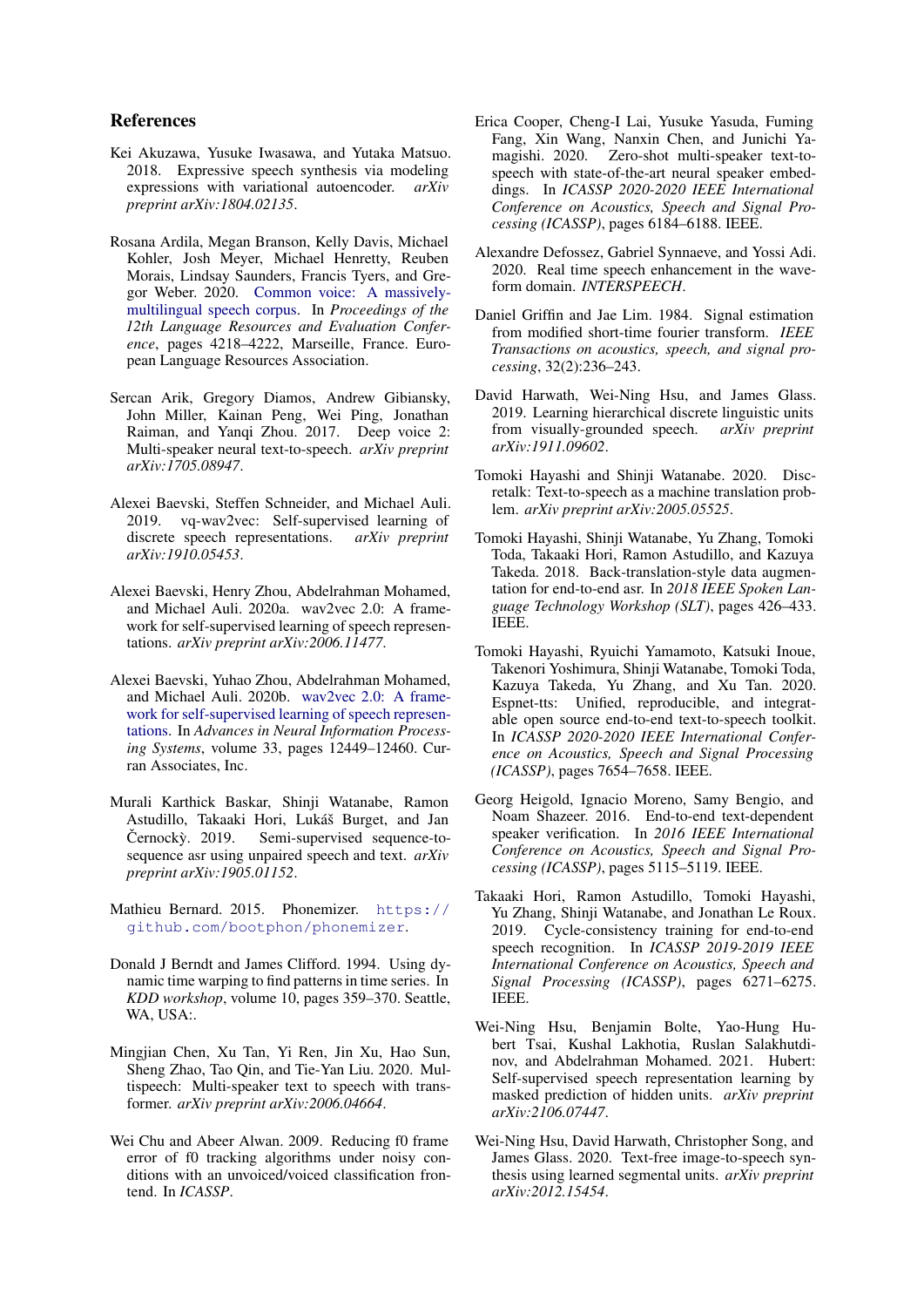- <span id="page-7-3"></span>Wei-Ning Hsu, Yu Zhang, Ron J Weiss, Heiga Zen, Yonghui Wu, Yuxuan Wang, Yuan Cao, Ye Jia, Zhifeng Chen, Jonathan Shen, et al. 2018. Hierarchical generative modeling for controllable speech synthesis. *arXiv preprint arXiv:1810.07217*.
- <span id="page-7-0"></span>Andrew J Hunt and Alan W Black. 1996. Unit selection in a concatenative speech synthesis system using a large speech database. In *1996 IEEE International Conference on Acoustics, Speech, and Signal Processing Conference Proceedings*, volume 1, pages 373–376. IEEE.
- <span id="page-7-17"></span>Keith Ito and Linda Johnson. 2017. The lj speech dataset. [https://keithito.com/](https://keithito.com/LJ-Speech-Dataset) [LJ-Speech-Dataset](https://keithito.com/LJ-Speech-Dataset).
- <span id="page-7-8"></span>Ye Jia, Ron J Weiss, Fadi Biadsy, Wolfgang Macherey, Melvin Johnson, Zhifeng Chen, and Yonghui Wu. 2019. Direct speech-to-speech translation with a sequence-to-sequence model. *Proc. Interspeech 2019*, pages 1123–1127.
- <span id="page-7-2"></span>Ye Jia, Yu Zhang, Ron J Weiss, Quan Wang, Jonathan Shen, Fei Ren, Zhifeng Chen, Patrick Nguyen, Ruoming Pang, Ignacio Lopez Moreno, et al. 2018. Transfer learning from speaker verification to multispeaker text-to-speech synthesis. *arXiv preprint arXiv:1806.04558*.
- <span id="page-7-4"></span>Hideki Kawahara, Ikuyo Masuda-Katsuse, and Alain De Cheveigne. 1999. Restructuring speech representations using a pitch-adaptive time–frequency smoothing and an instantaneous-frequency-based f0 extraction: Possible role of a repetitive structure in sounds. *Speech communication*, 27(3-4):187–207.
- <span id="page-7-6"></span>Philipp Koehn, Hieu Hoang, Alexandra Birch, Chris Callison-Burch, Marcello Federico, Nicola Bertoldi, Brooke Cowan, Wade Shen, Christine Moran, Richard Zens, et al. 2007. Moses: Open source toolkit for statistical machine translation. In *Proceedings of the 45th annual meeting of the association for computational linguistics companion volume proceedings of the demo and poster sessions*, pages 177–180.
- <span id="page-7-13"></span>Jungil Kong, Jaehyeon Kim, and Jaekyoung Bae. 2020. [Hifi-gan: Generative adversarial networks for effi](https://proceedings.neurips.cc/paper/2020/file/c5d736809766d46260d816d8dbc9eb44-Paper.pdf)[cient and high fidelity speech synthesis.](https://proceedings.neurips.cc/paper/2020/file/c5d736809766d46260d816d8dbc9eb44-Paper.pdf) In *Advances in Neural Information Processing Systems*, volume 33, pages 17022–17033. Curran Associates, Inc.
- <span id="page-7-18"></span>Oleksii Kuchaiev, Boris Ginsburg, Igor Gitman, Vitaly Lavrukhin, Carl Case, and Paulius Micikevicius. 2018a. Openseq2seq: extensible toolkit for distributed and mixed precision training of sequence-tosequence models. In *Proceedings of Workshop for NLP Open Source Software (NLP-OSS)*, pages 41– 46.
- <span id="page-7-19"></span>Oleksii Kuchaiev, Boris Ginsburg, Igor Gitman, Vitaly Lavrukhin, Carl Case, and Paulius Micikevicius.

2018b. [OpenSeq2Seq: Extensible toolkit for dis](https://doi.org/10.18653/v1/W18-2507)[tributed and mixed precision training of sequence](https://doi.org/10.18653/v1/W18-2507)[to-sequence models.](https://doi.org/10.18653/v1/W18-2507) In *Proceedings of Workshop for NLP Open Source Software (NLP-OSS)*, pages 41–46, Melbourne, Australia. Association for Computational Linguistics.

- <span id="page-7-10"></span>Kushal Lakhotia, Evgeny Kharitonov, Wei-Ning Hsu, Yossi Adi, Adam Polyak, Benjamin Bolte, Tu-Anh Nguyen, Jade Copet, Alexei Baevski, Adelrahman Mohamed, et al. 2021. Generative spoken language modeling from raw audio. *arXiv preprint arXiv:2102.01192*.
- <span id="page-7-1"></span>Naihan Li, Shujie Liu, Yanqing Liu, Sheng Zhao, and Ming Liu. 2019. Neural speech synthesis with transformer network. In *Proceedings of the AAAI Conference on Artificial Intelligence*, pages 6706–6713.
- <span id="page-7-7"></span>Xian Li, Changhan Wang, Yun Tang, Chau Tran, Yuqing Tang, Juan Pino, Alexei Baevski, Alexis Conneau, and Michael Auli. 2020. Multilingual speech translation with efficient finetuning of pretrained models. *arXiv preprint arXiv:2010.12829*.
- <span id="page-7-16"></span>Michael McAuliffe, Michaela Socolof, Sarah Mihuc, Michael Wagner, and Morgan Sonderegger. 2017. Montreal forced aligner: Trainable textspeech alignment using kaldi. In *Interspeech*, volume 2017, pages 498–502.
- <span id="page-7-14"></span>Paulius Micikevicius, Sharan Narang, Jonah Alben, Gregory Diamos, Erich Elsen, David Garcia, Boris Ginsburg, Michael Houston, Oleksii Kuchaiev, Ganesh Venkatesh, et al. 2017. Mixed precision training. *arXiv preprint arXiv:1710.03740*.
- <span id="page-7-5"></span>Masanori Morise, Fumiya Yokomori, and Kenji Ozawa. 2016. World: a vocoder-based high-quality speech synthesis system for real-time applications. *IE-ICE TRANSACTIONS on Information and Systems*, 99(7):1877–1884.
- <span id="page-7-15"></span>Tomohiro Nakatani et al. 2008. A method for fundamental frequency estimation and voicing decision: Application to infant utterances recorded in real acoustical environments. *Speech Communication*.
- <span id="page-7-12"></span>Nathan Ng, Kyra Yee, Alexei Baevski, Myle Ott, Michael Auli, and Sergey Edunov. 2019. [Facebook](https://doi.org/10.18653/v1/W19-5333) [FAIR's WMT19 news translation task submission.](https://doi.org/10.18653/v1/W19-5333) In *Proceedings of the Fourth Conference on Machine Translation (Volume 2: Shared Task Papers, Day 1)*, pages 314–319, Florence, Italy. Association for Computational Linguistics.
- <span id="page-7-9"></span>Aaron van den Oord, Oriol Vinyals, and Koray Kavukcuoglu. 2017. Neural discrete representation learning. *arXiv preprint arXiv:1711.00937*.
- <span id="page-7-11"></span>Myle Ott, Sergey Edunov, Alexei Baevski, Angela Fan, Sam Gross, Nathan Ng, David Grangier, and Michael Auli. 2019. fairseq: A fast, extensible toolkit for sequence modeling. In *Proceedings of NAACL-HLT 2019: Demonstrations*.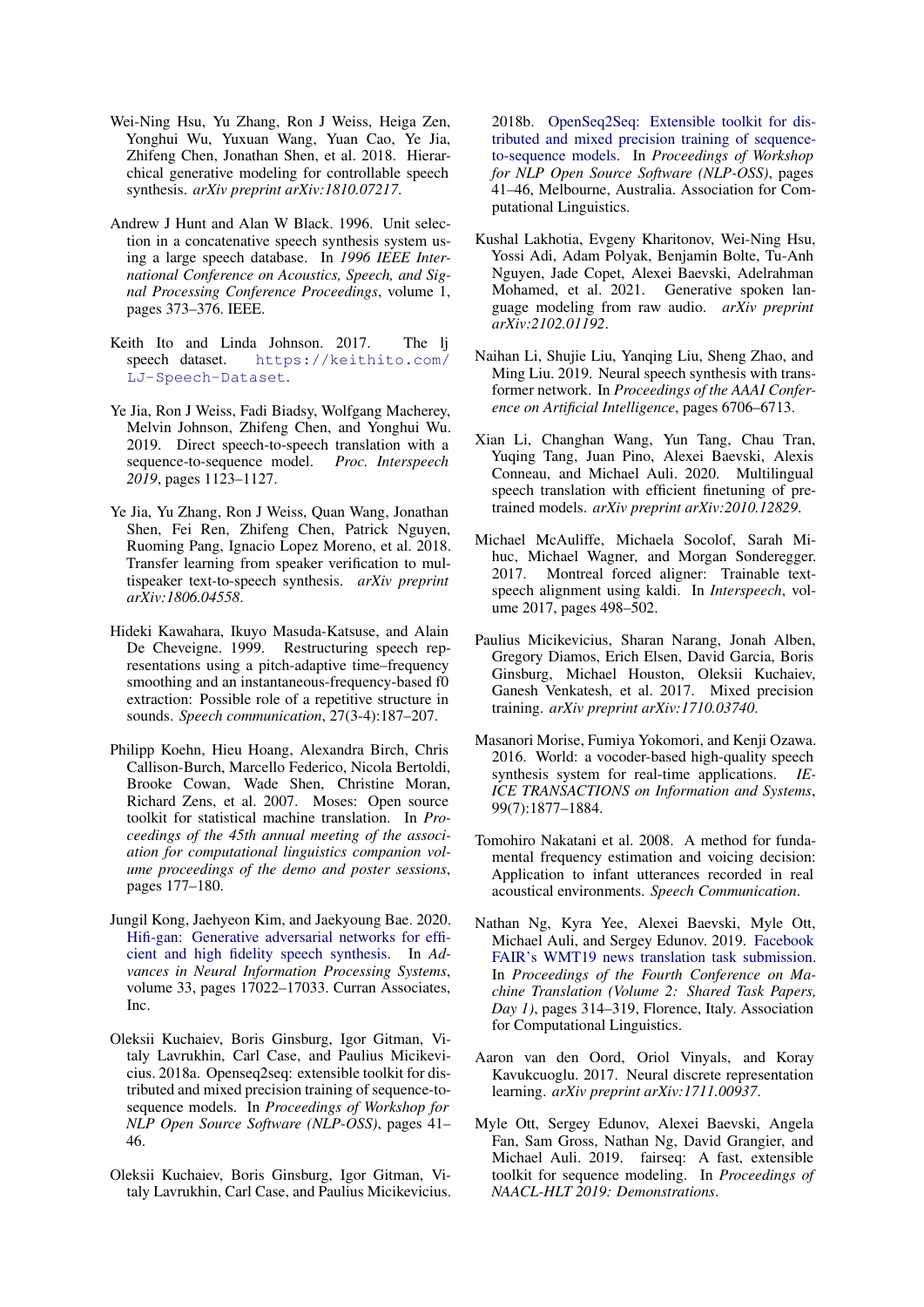- <span id="page-8-17"></span>Jongseok Park, Kyubyong & Kim. 2019. g2pe. <https://github.com/Kyubyong/g2p>.
- <span id="page-8-10"></span>Adam Paszke, Sam Gross, Francisco Massa, Adam Lerer, James Bradbury, Gregory Chanan, Trevor Killeen, Zeming Lin, Natalia Gimelshein, Luca Antiga, et al. 2019. Pytorch: An imperative style, high-performance deep learning library. In *Advances in neural information processing systems*, pages 8026–8037.
- <span id="page-8-1"></span>Wei Ping, Kainan Peng, Andrew Gibiansky, Sercan O Arik, Ajay Kannan, Sharan Narang, Jonathan Raiman, and John Miller. 2017. Deep voice 3: Scaling text-to-speech with convolutional sequence learning. *arXiv preprint arXiv:1710.07654*.
- <span id="page-8-8"></span>Adam Polyak, Yossi Adi, Jade Copet, Eugene Kharitonov, Kushal Lakhotia, Wei-Ning Hsu, Abdelrahman Mohamed, and Emmanuel Dupoux. 2021. Speech resynthesis from discrete disentangled self-supervised representations. *arXiv preprint arXiv:2104.00355*.
- <span id="page-8-15"></span>Adam Polyak, Lior Wolf, Yossi Adi, and Yaniv Taigman. 2020. Unsupervised cross-domain singing voice conversion. *arXiv preprint arXiv:2008.02830*.
- <span id="page-8-5"></span>Daniel Povey, Arnab Ghoshal, Gilles Boulianne, Lukas Burget, Ondrej Glembek, Nagendra Goel, Mirko Hannemann, Petr Motlicek, Yanmin Qian, Petr Schwarz, et al. 2011. The kaldi speech recognition toolkit. In *IEEE 2011 workshop on automatic speech recognition and understanding*, CONF. IEEE Signal Processing Society.
- <span id="page-8-14"></span>Ryan Prenger, Rafael Valle, and Bryan Catanzaro. 2019. Waveglow: A flow-based generative net-<br>work for speech synthesis. In *ICASSP 2019*work for speech synthesis. *2019 IEEE International Conference on Acoustics, Speech and Signal Processing (ICASSP)*, pages 3617–3621. IEEE.
- <span id="page-8-13"></span>Yi Ren, Chenxu Hu, Xu Tan, Tao Qin, Sheng Zhao, Zhou Zhao, and Tie-Yan Liu. 2020. Fastspeech 2: Fast and high-quality end-to-end text to speech. *arXiv preprint arXiv:2006.04558*.
- <span id="page-8-12"></span>Yi Ren, Yangjun Ruan, Xu Tan, Tao Qin, Sheng Zhao, Zhou Zhao, and Tie-Yan Liu. 2019. [Fastspeech:](https://proceedings.neurips.cc/paper/2019/file/f63f65b503e22cb970527f23c9ad7db1-Paper.pdf) [Fast, robust and controllable text to speech.](https://proceedings.neurips.cc/paper/2019/file/f63f65b503e22cb970527f23c9ad7db1-Paper.pdf) In *Advances in Neural Information Processing Systems*, volume 32. Curran Associates, Inc.
- <span id="page-8-18"></span>Flávio Ribeiro, Dinei Florêncio, Cha Zhang, and Michael Seltzer. 2011. Crowdmos: An approach for crowdsourcing mean opinion score studies. In *2011 IEEE international conference on acoustics, speech and signal processing (ICASSP)*, pages 2416–2419. IEEE.
- <span id="page-8-6"></span>Andrew Rosenberg, Yu Zhang, Bhuvana Ramabhadran, Ye Jia, Pedro Moreno, Yonghui Wu, and Zelin Wu. 2019. Speech recognition with augmented synthesized speech. In *2019 IEEE Automatic Speech Recognition and Understanding Workshop (ASRU)*, pages 996–1002. IEEE.
- <span id="page-8-0"></span>Jonathan Shen, Ruoming Pang, Ron J Weiss, Mike Schuster, Navdeep Jaitly, Zongheng Yang, Zhifeng Chen, Yu Zhang, Yuxuan Wang, Rj Skerrv-Ryan, et al. 2018. Natural tts synthesis by conditioning wavenet on mel spectrogram predictions. In *2018 IEEE International Conference on Acoustics, Speech and Signal Processing (ICASSP)*, pages 4779–4783. IEEE.
- <span id="page-8-3"></span>RJ Skerry-Ryan, Eric Battenberg, Ying Xiao, Yuxuan Wang, Daisy Stanton, Joel Shor, Ron Weiss, Rob Clark, and Rif A Saurous. 2018. Towards end-toend prosody transfer for expressive speech synthesis with tacotron. In *international conference on machine learning*, pages 4693–4702. PMLR.
- <span id="page-8-4"></span>Xu Tan, Tao Qin, Frank Soong, and Tie-Yan Liu. 2021. A survey on neural speech synthesis. *arXiv preprint arXiv:2106.15561*.
- <span id="page-8-7"></span>Andros Tjandra, Sakriani Sakti, and Satoshi Nakamura. 2017. Listening while speaking: Speech chain by deep learning. In *2017 IEEE Automatic Speech Recognition and Understanding Workshop (ASRU)*, pages 301–308. IEEE.
- <span id="page-8-9"></span>Andros Tjandra, Sakriani Sakti, and Satoshi Nakamura. 2020. Speech-to-speech translation without text.
- <span id="page-8-19"></span>Christophe Veaux, Junichi Yamagishi, Kirsten Mac-Donald, et al. 2017. Superseded-cstr vctk corpus: English multi-speaker corpus for cstr voice cloning toolkit.
- <span id="page-8-16"></span>Changhan Wang, Anirudh Jain, Danlu Chen, and Jiatao Gu. 2019. [VizSeq: a visual analysis toolkit](https://doi.org/10.18653/v1/D19-3043) [for text generation tasks.](https://doi.org/10.18653/v1/D19-3043) In *Proceedings of the 2019 Conference on Empirical Methods in Natural Language Processing and the 9th International Joint Conference on Natural Language Processing (EMNLP-IJCNLP): System Demonstrations*, pages 253–258, Hong Kong, China. Association for Computational Linguistics.
- <span id="page-8-11"></span>Changhan Wang, Yun Tang, Xutai Ma, Anne Wu, Dmytro Okhonko, and Juan Pino. 2020. Fairseq s2t: Fast speech-to-text modeling with fairseq. In *Proceedings of the 1st Conference of the Asia-Pacific Chapter of the Association for Computational Linguistics and the 10th International Joint Conference on Natural Language Processing: System Demonstrations*, pages 33–39.
- <span id="page-8-2"></span>Yuxuan Wang, Daisy Stanton, Yu Zhang, RJ-Skerry Ryan, Eric Battenberg, Joel Shor, Ying Xiao, Ye Jia, Fei Ren, and Rif A Saurous. 2018. Style tokens: Unsupervised style modeling, control and transfer in end-to-end speech synthesis. In *International Conference on Machine Learning*, pages 5180–5189. PMLR.
- <span id="page-8-20"></span>Shinji Watanabe, Takaaki Hori, Shigeki Karita, Tomoki Hayashi, Jiro Nishitoba, Yuya Unno, Nelson Enrique Yalta Soplin, Jahn Heymann, Matthew Wiesner, Nanxin Chen, et al. 2018. to-end speech processing toolkit. *arXiv preprint arXiv:1804.00015*.